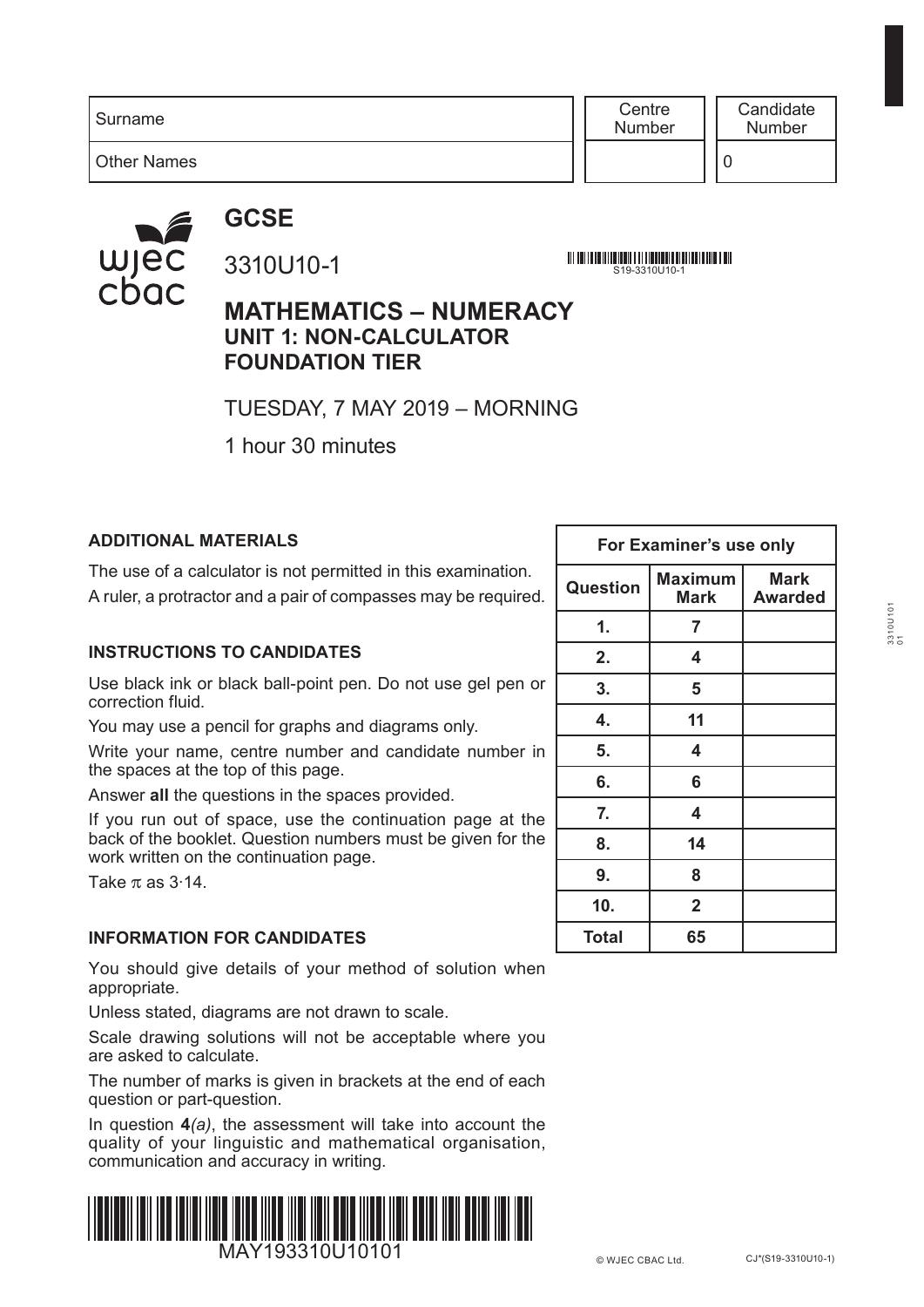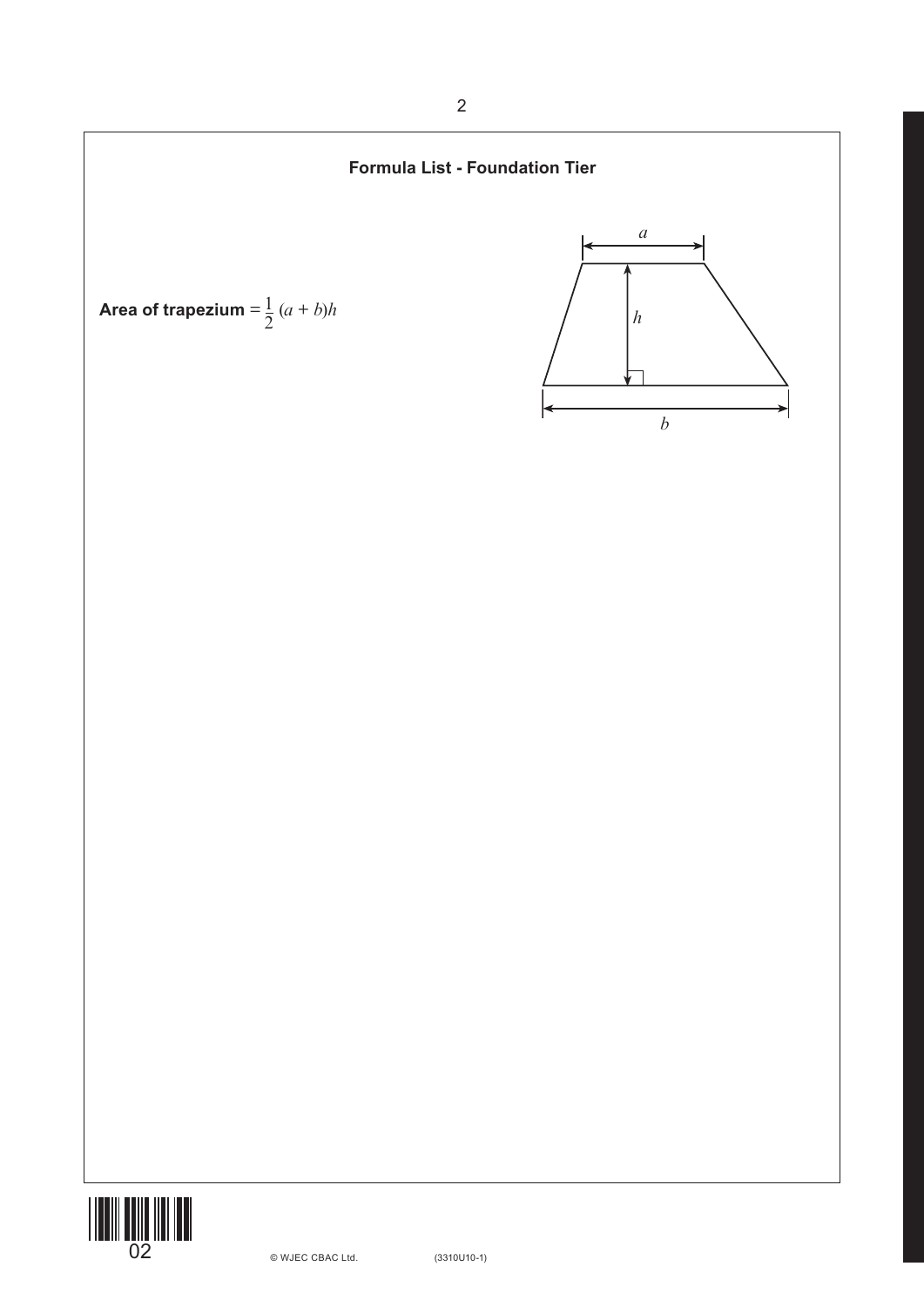# **BLANK PAGE**

3



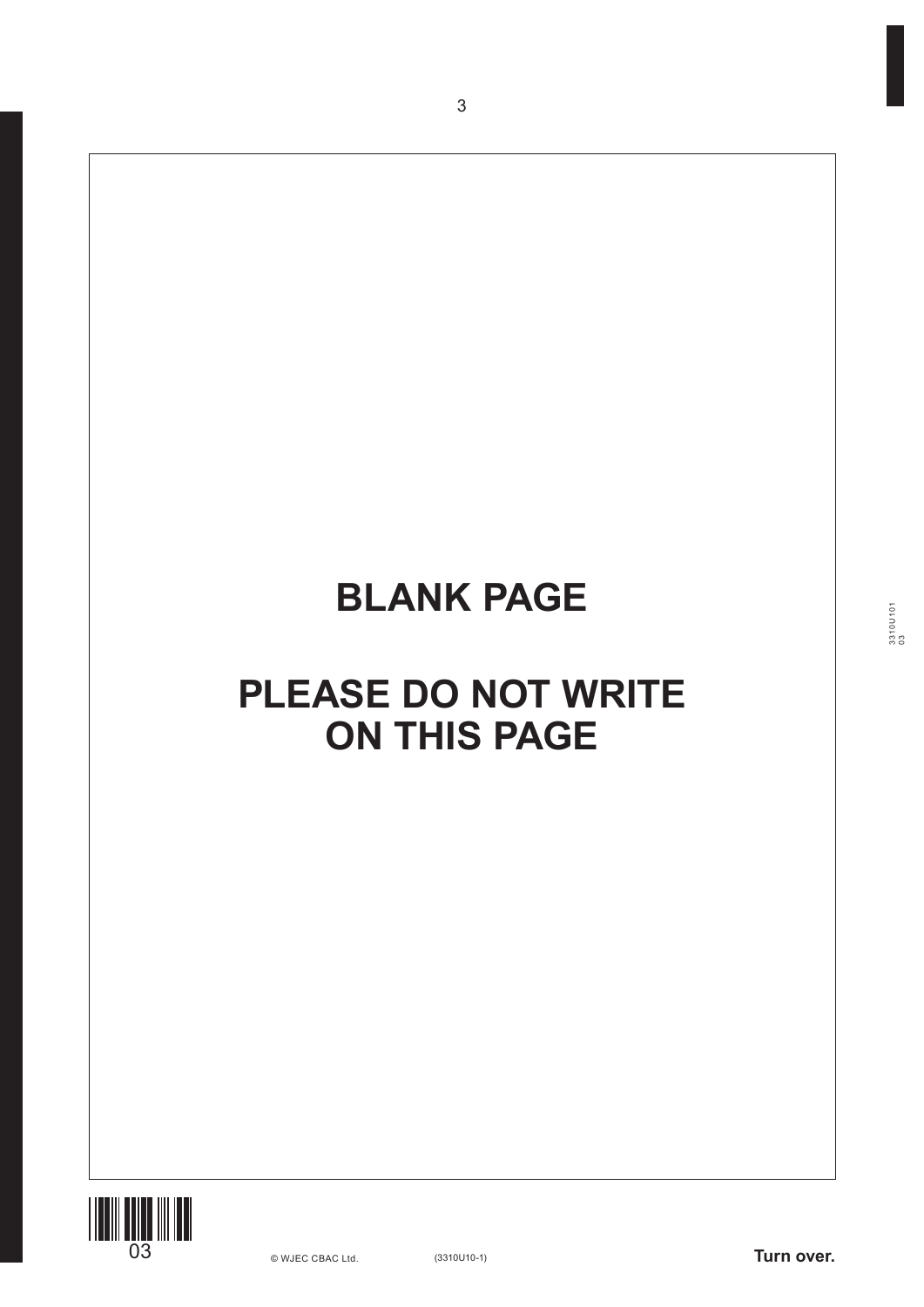|     | It shows the position of the house, the hedge and the flower bed. |                          |  |                                                                                                        |                                                                       |              |                   |  |       |
|-----|-------------------------------------------------------------------|--------------------------|--|--------------------------------------------------------------------------------------------------------|-----------------------------------------------------------------------|--------------|-------------------|--|-------|
|     |                                                                   |                          |  |                                                                                                        |                                                                       |              |                   |  |       |
|     |                                                                   |                          |  |                                                                                                        |                                                                       |              | <b>FLOWER BED</b> |  |       |
|     |                                                                   |                          |  |                                                                                                        |                                                                       |              |                   |  |       |
|     |                                                                   |                          |  |                                                                                                        |                                                                       |              |                   |  |       |
|     | <b>HOUSE</b>                                                      |                          |  |                                                                                                        |                                                                       |              |                   |  |       |
|     |                                                                   |                          |  |                                                                                                        |                                                                       |              |                   |  |       |
|     |                                                                   |                          |  |                                                                                                        |                                                                       |              |                   |  |       |
|     |                                                                   |                          |  |                                                                                                        |                                                                       |              |                   |  |       |
|     |                                                                   |                          |  |                                                                                                        |                                                                       | <b>HEDGE</b> |                   |  |       |
|     |                                                                   |                          |  |                                                                                                        | Scale: 1 cm represents 1 m                                            |              |                   |  |       |
|     |                                                                   |                          |  |                                                                                                        | The base of Elwyn's shed is rectangular. It is 4 m long and 3 m wide. |              |                   |  |       |
|     |                                                                   | He wants the shed to be: |  | at least 3 m from the house,<br>at least 1 m from the hedge,                                           |                                                                       |              |                   |  |       |
|     |                                                                   |                          |  | exactly 2m from the flower bed.                                                                        | Draw a possible position for the shed on the diagram.                 |              |                   |  | $[3]$ |
| (b) |                                                                   |                          |  |                                                                                                        | Elwyn wants to cover the base of the shed with carpet tiles.          |              |                   |  |       |
|     |                                                                   |                          |  | The carpet tiles cost £15 for each 1 m <sup>2</sup> .<br>Calculate the total cost of the carpet tiles. |                                                                       |              |                   |  | $[3]$ |
|     |                                                                   |                          |  |                                                                                                        |                                                                       |              |                   |  |       |
|     |                                                                   |                          |  |                                                                                                        |                                                                       |              |                   |  |       |



© WJEC CBAC Ltd.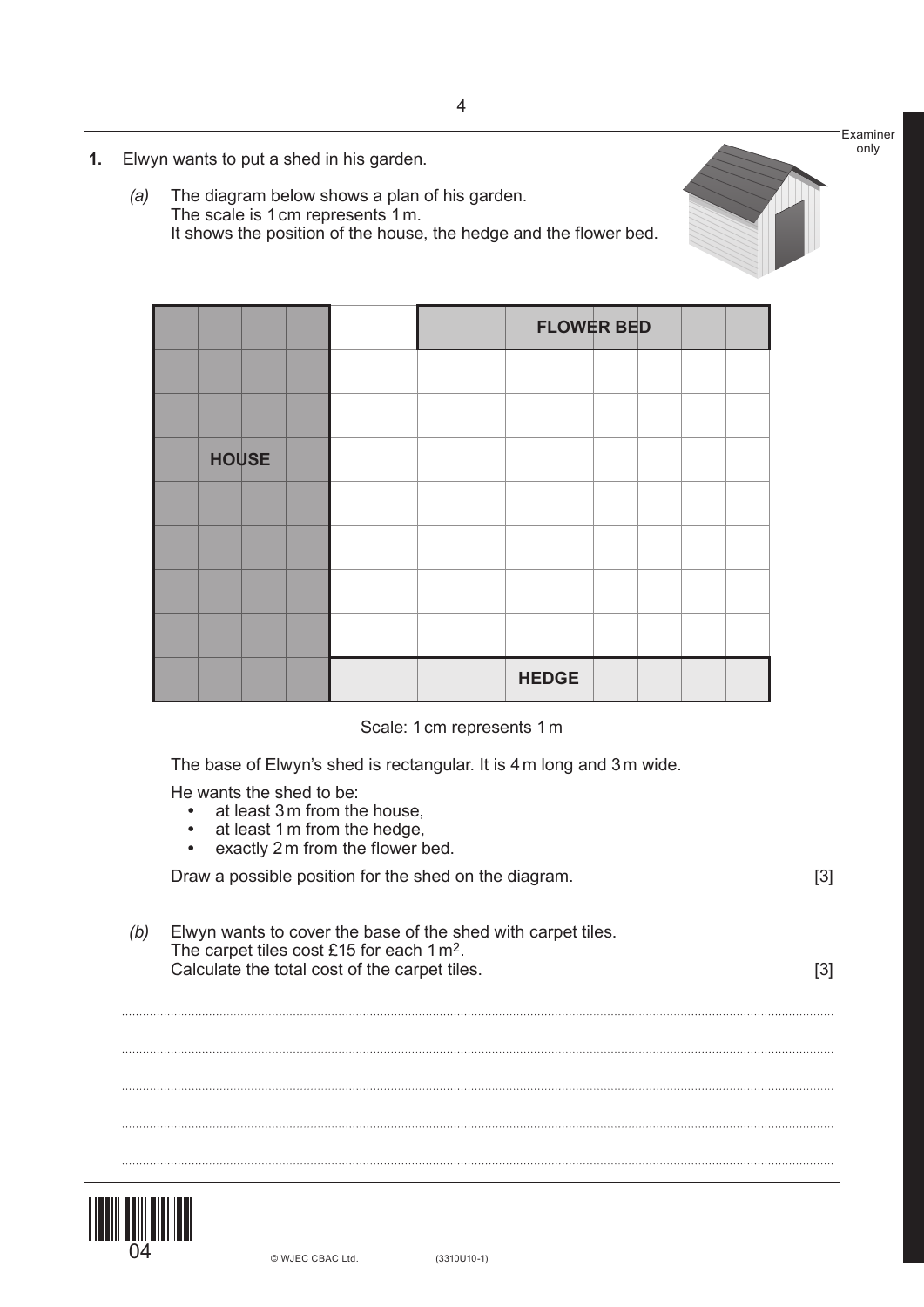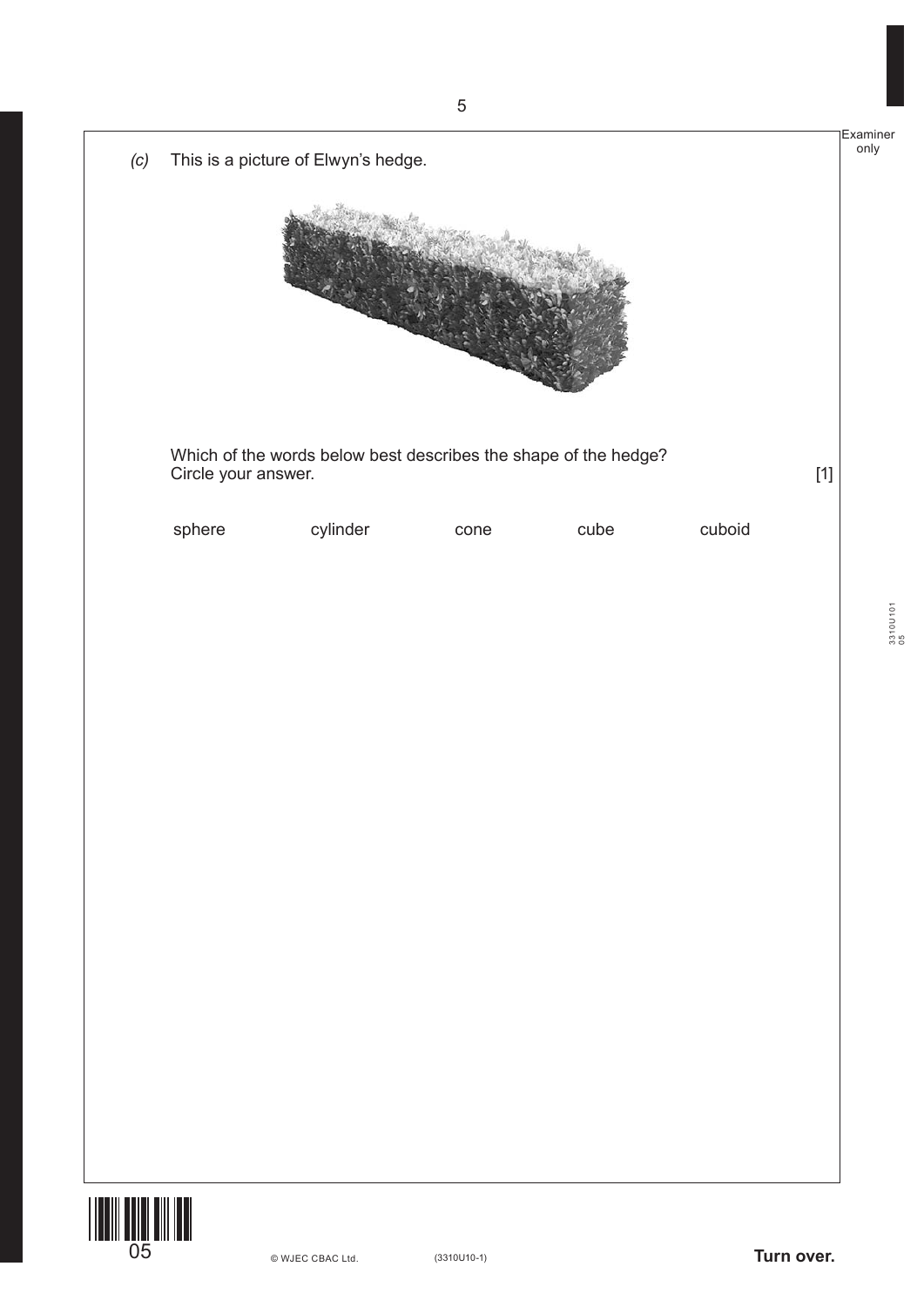|     | All floors are connected by a lift.<br>It is labelled Level $-1$ in the lift. | An apartment block is 12 floors high.<br>It also has 3 floors of underground parking.<br>The ground floor is labelled Level 0 in the lift. | The first floor of underground parking is one floor below the ground floor.                                                     |                                                                                        | Examiner<br>only |
|-----|-------------------------------------------------------------------------------|--------------------------------------------------------------------------------------------------------------------------------------------|---------------------------------------------------------------------------------------------------------------------------------|----------------------------------------------------------------------------------------|------------------|
| (a) | Circle your answer.                                                           |                                                                                                                                            | What is the third floor of underground parking labelled in the lift?                                                            |                                                                                        | $[1]$            |
|     | Level 3                                                                       | $Level-3$                                                                                                                                  | $Level-2$                                                                                                                       | Level 13                                                                               | Level 2          |
| (b) | Jen is at Level 7.                                                            | What level is this labelled in the lift?                                                                                                   | She travels down 9 floors to where she parks her car.                                                                           |                                                                                        | $[1]$            |
| (c) |                                                                               | What level is Brodie's apartment labelled in the lift?                                                                                     | Anna parks her car on the floor that is labelled Level -1 in the lift.<br>She then travels down 5 floors to Brodie's apartment. | She travels up 10 floors to her apartment to collect a present for her friend, Brodie. | $[2]$            |
|     |                                                                               |                                                                                                                                            |                                                                                                                                 |                                                                                        |                  |
|     |                                                                               |                                                                                                                                            |                                                                                                                                 |                                                                                        |                  |
|     |                                                                               |                                                                                                                                            |                                                                                                                                 |                                                                                        |                  |
|     |                                                                               |                                                                                                                                            |                                                                                                                                 |                                                                                        |                  |
|     |                                                                               |                                                                                                                                            |                                                                                                                                 |                                                                                        |                  |
|     |                                                                               |                                                                                                                                            |                                                                                                                                 |                                                                                        |                  |

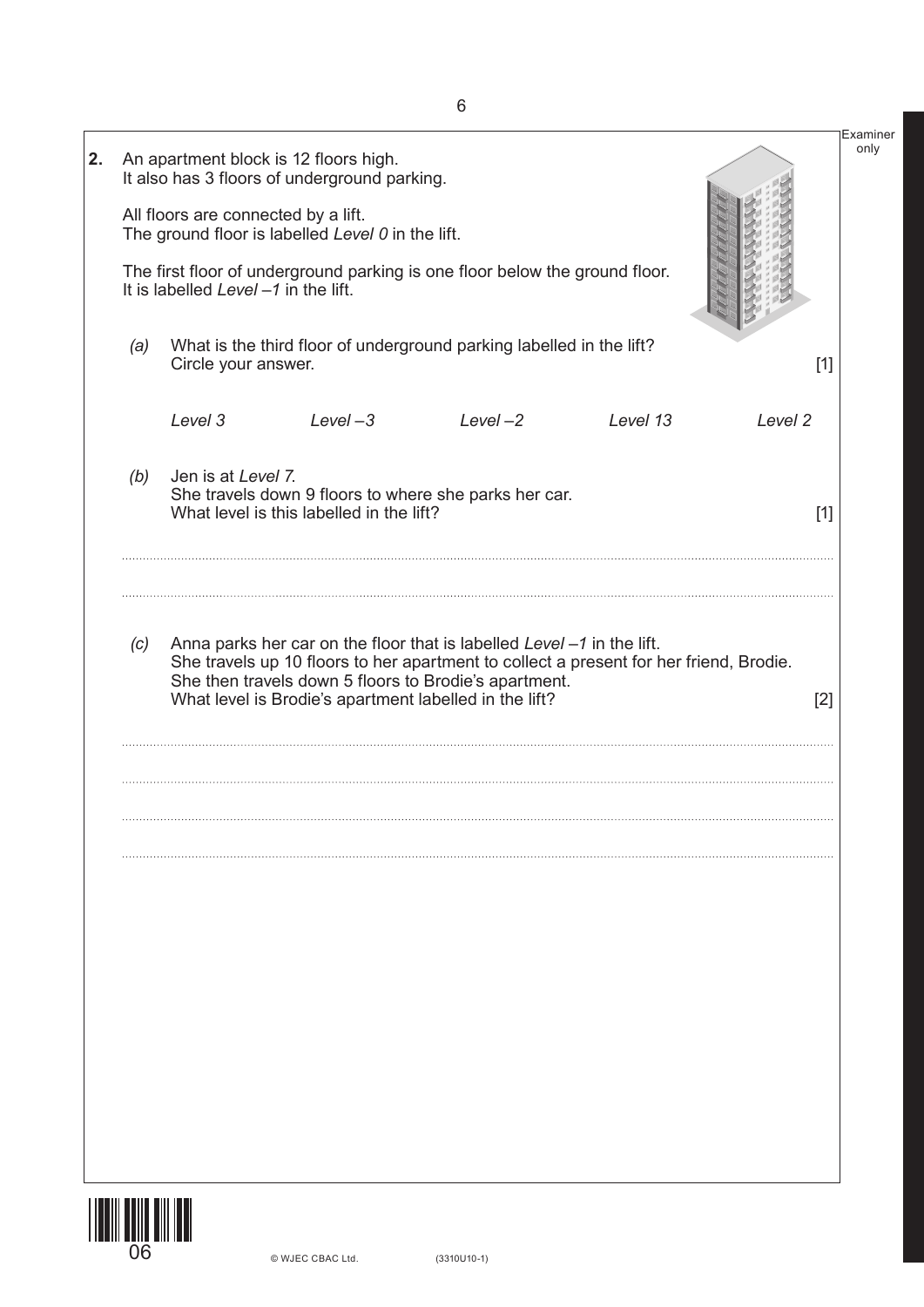

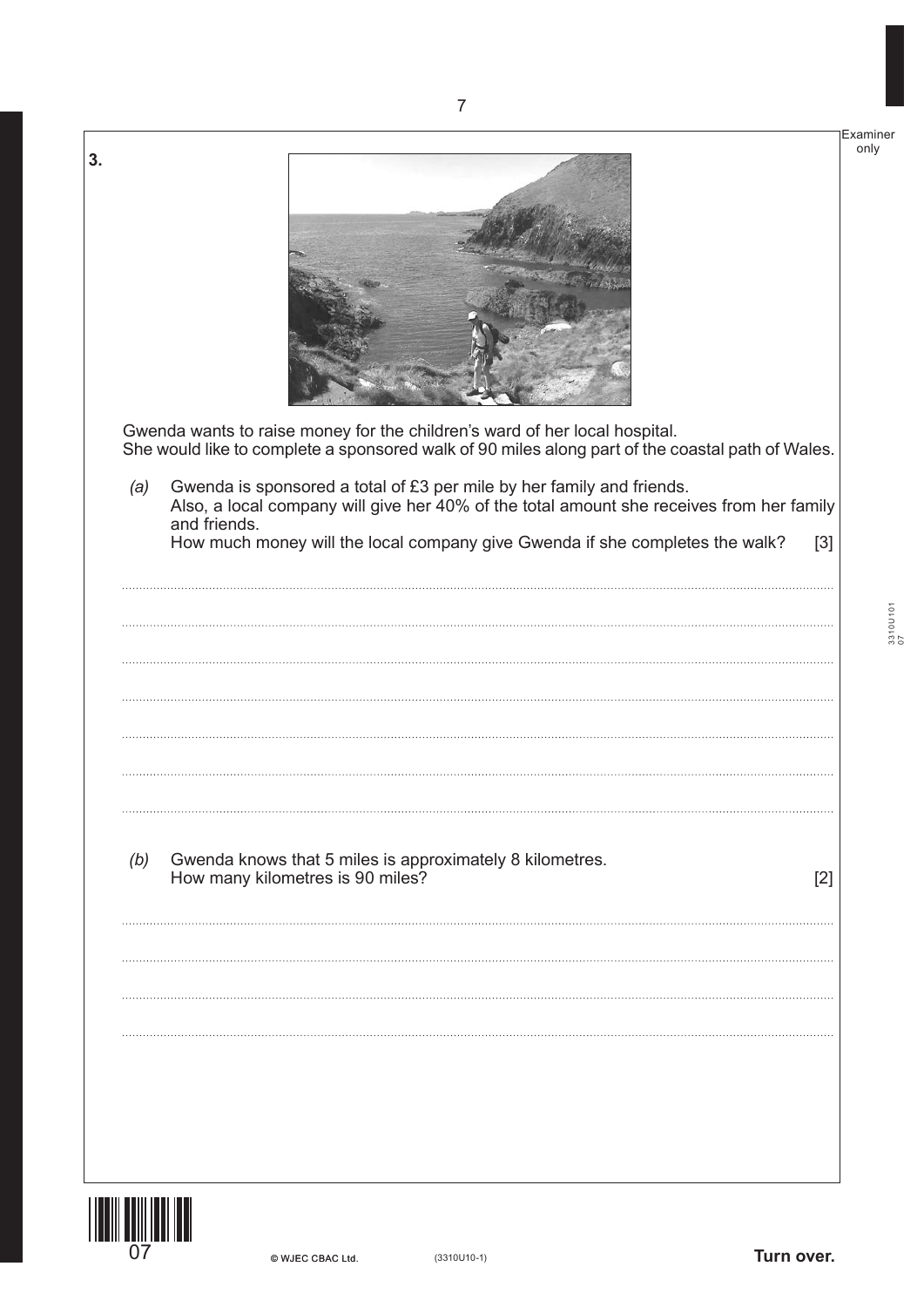|    |     |                                                                                                                                             | Examiner |
|----|-----|---------------------------------------------------------------------------------------------------------------------------------------------|----------|
| 4. |     | A local community group is going to have a stall selling lemonade at a summer fete.<br>The group needs to buy cups and bottles of lemonade. | only     |
|    |     | Each bottle of lemonade contains 1000 ml and costs 90p.<br>One packet of 100 cups costs £4.                                                 |          |
|    |     | The group plans to buy enough to sell 300 cups of lemonade.<br>Each cup will contain 200 ml of lemonade.                                    |          |
|    | (a) | In this part of the question, you will be assessed on the quality of your organisation,<br>communication and accuracy in writing.           |          |
|    |     | How much will it cost to buy everything that is needed to sell 300 cups of lemonade?<br>$[6 + 2$ OCW]                                       |          |
|    |     |                                                                                                                                             |          |
|    |     |                                                                                                                                             |          |
|    |     |                                                                                                                                             |          |
|    |     |                                                                                                                                             |          |
|    |     |                                                                                                                                             |          |
|    |     |                                                                                                                                             |          |
|    |     |                                                                                                                                             |          |
|    |     |                                                                                                                                             |          |
|    |     |                                                                                                                                             |          |
|    |     |                                                                                                                                             |          |
|    |     |                                                                                                                                             |          |
|    |     |                                                                                                                                             |          |
|    |     |                                                                                                                                             |          |

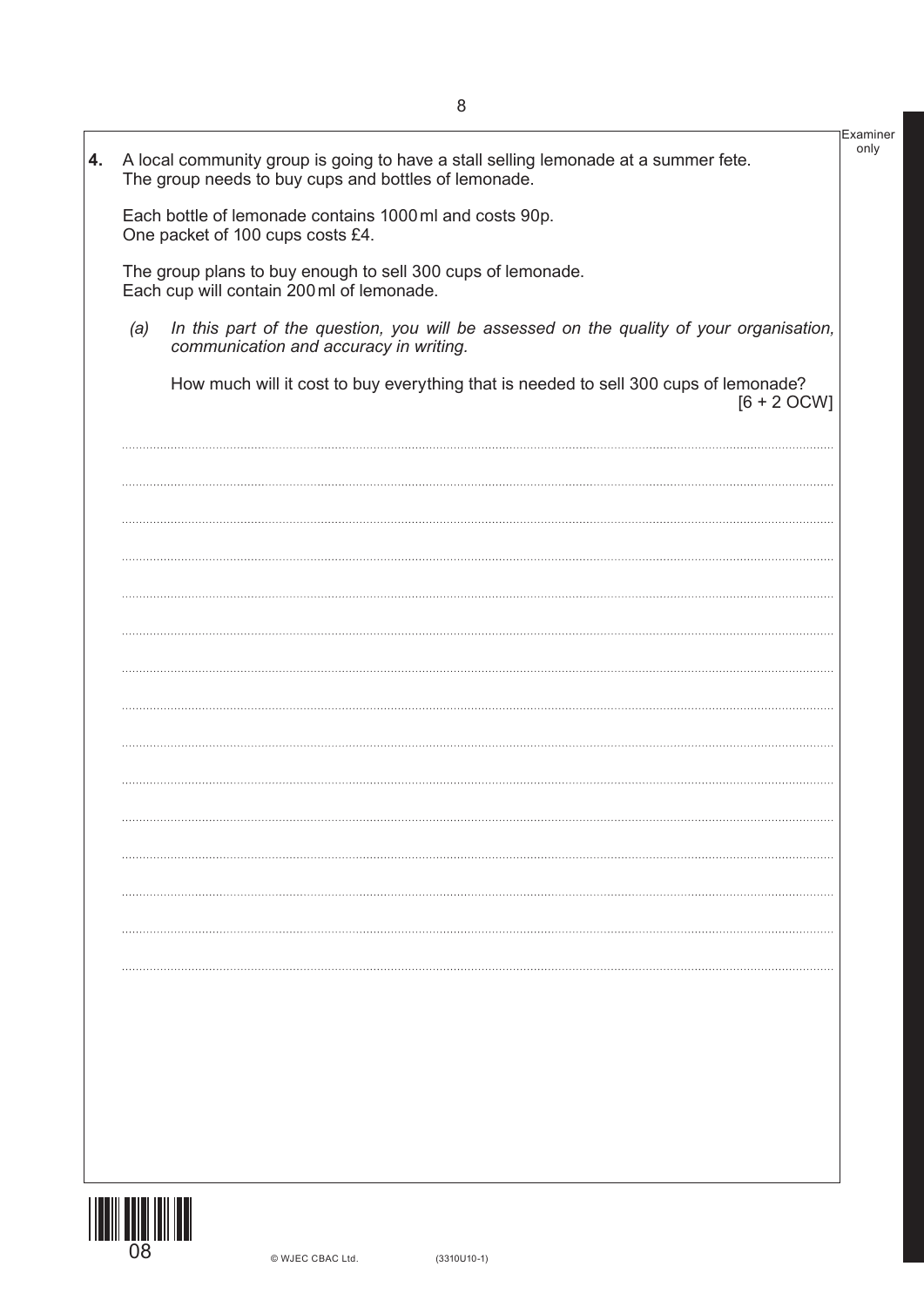

Examiner only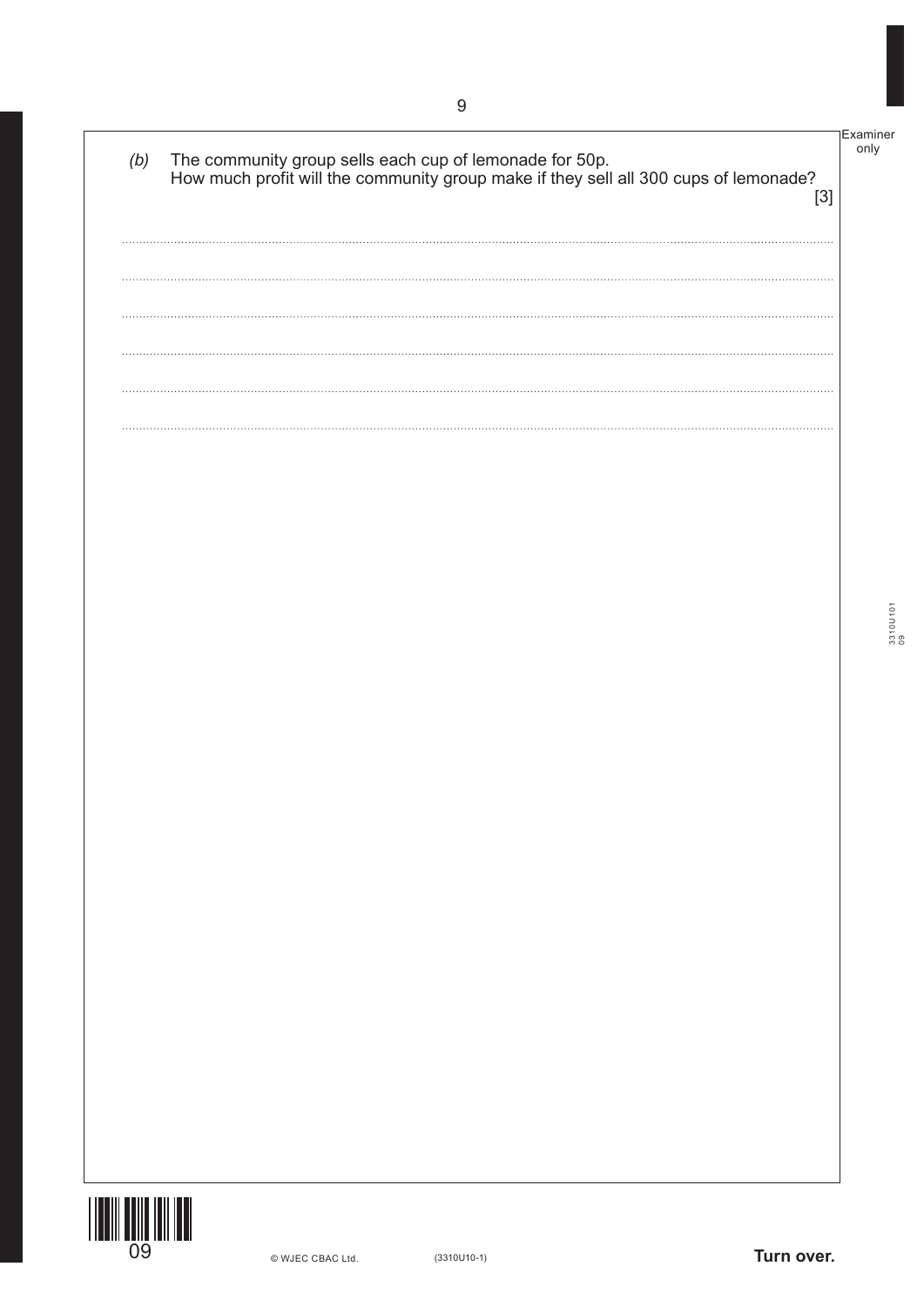Examiner only **5.** Climbers use the rule that the temperature decreases by 6˚C for every 1000m that they climb. This can be written as a formula: temperature loss =  $6 \times$  gain in height in metres проставляются в подобном процесс в составление в 1000 году в 1000 году в 1000 году в 1000 году в 1000 году в 1 Mary plans to climb Snowdon in Wales before she climbs Mount Kilimanjaro in Africa. The table below gives the gain in height when climbing each mountain. The gain in height is given in metres. **Mountain Gain in height** Snowdon 945 metres Mount Kilimanjaro 4085 metres **Estimate** the temperature loss when Mary climbs each mountain. You must show all your working. [4] Estimate of Snowdon temperature loss = **…………...................………………** ˚C Estimate of Mount Kilimanjaro temperature loss = **…………...................………………** ˚C

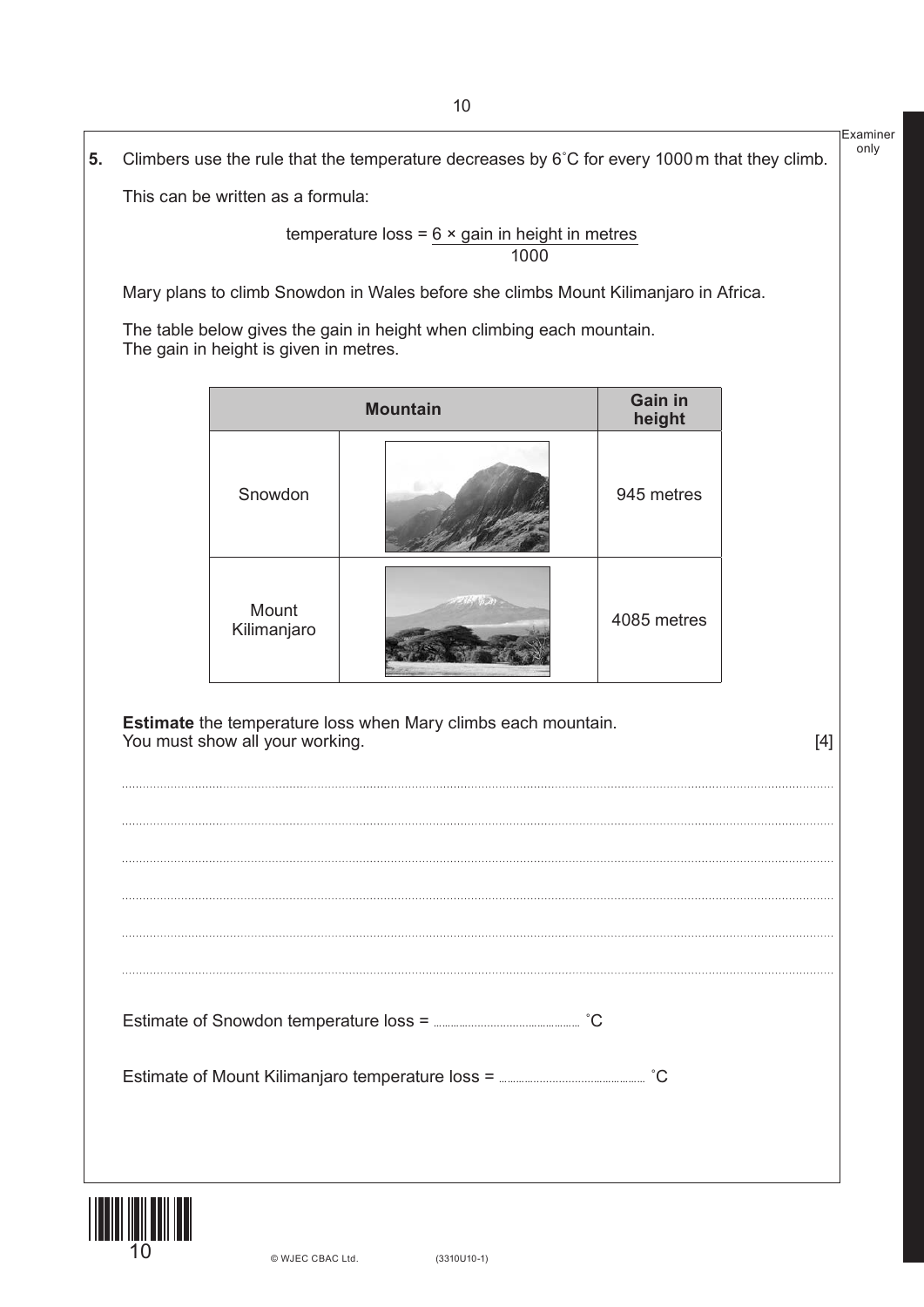|                                                   | Strawberries                                                                           | Raspberries<br>Today's special offer |     |
|---------------------------------------------------|----------------------------------------------------------------------------------------|--------------------------------------|-----|
|                                                   | £8.60 per kg                                                                           |                                      |     |
|                                                   | Sioned has forgotten to write the price of raspberries on the poster.                  |                                      |     |
|                                                   | Mr Thomas buys $\frac{1}{4}$ kg of strawberries and 1 $\frac{1}{2}$ kg of raspberries. |                                      |     |
| He pays with a £20 note.<br>He gets £2.55 change. |                                                                                        |                                      |     |
| You must show all your working.                   | Calculate the price of 1 kg of raspberries.                                            |                                      | [6] |
|                                                   |                                                                                        |                                      |     |
|                                                   |                                                                                        |                                      |     |
|                                                   |                                                                                        |                                      |     |
|                                                   |                                                                                        |                                      |     |
|                                                   |                                                                                        |                                      |     |
|                                                   |                                                                                        |                                      |     |
|                                                   |                                                                                        |                                      |     |
|                                                   |                                                                                        |                                      |     |
|                                                   |                                                                                        |                                      |     |
|                                                   |                                                                                        |                                      |     |
|                                                   |                                                                                        |                                      |     |
|                                                   |                                                                                        |                                      |     |
|                                                   |                                                                                        |                                      |     |
|                                                   |                                                                                        |                                      |     |
|                                                   |                                                                                        |                                      |     |
|                                                   |                                                                                        |                                      |     |
|                                                   |                                                                                        |                                      |     |

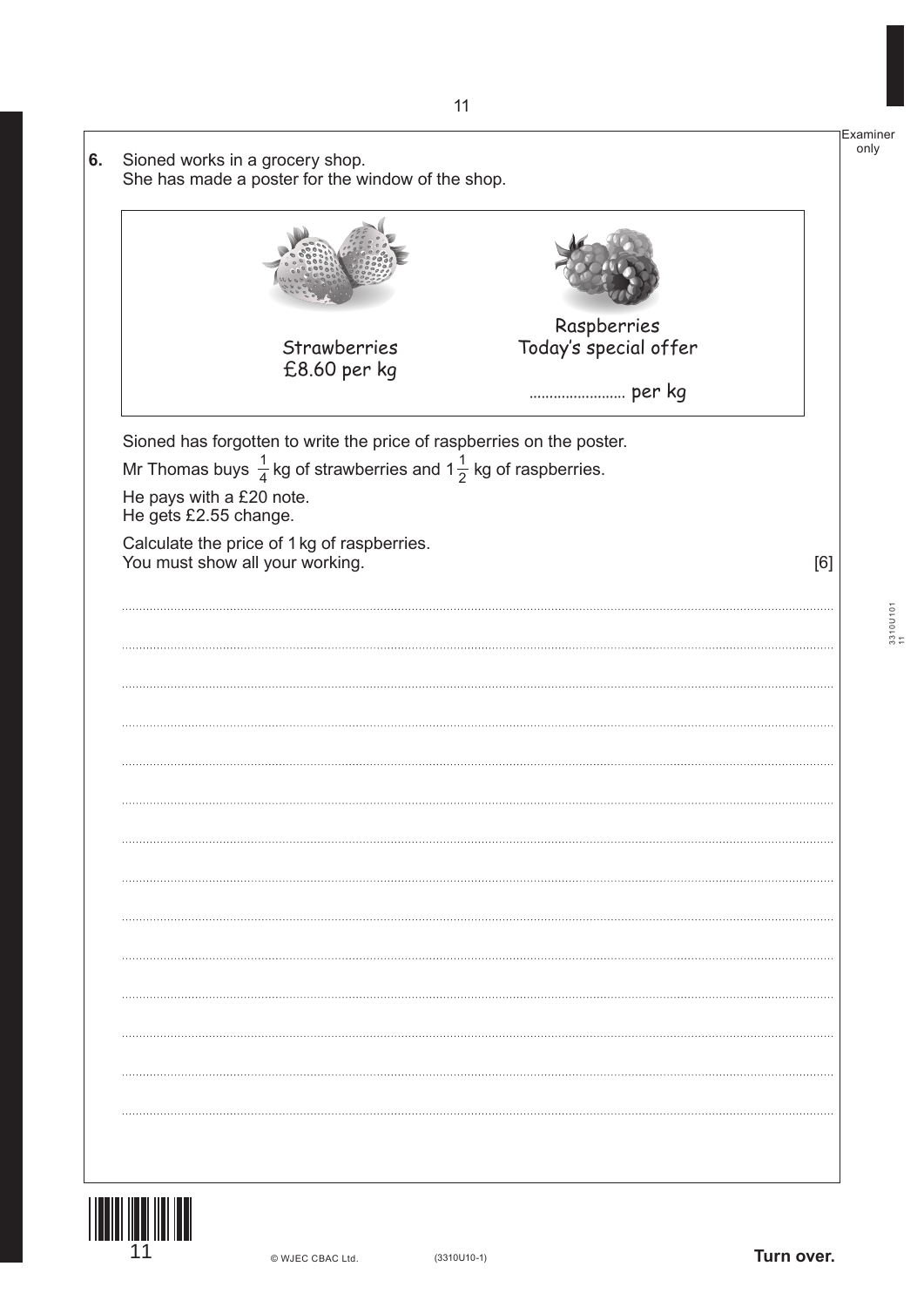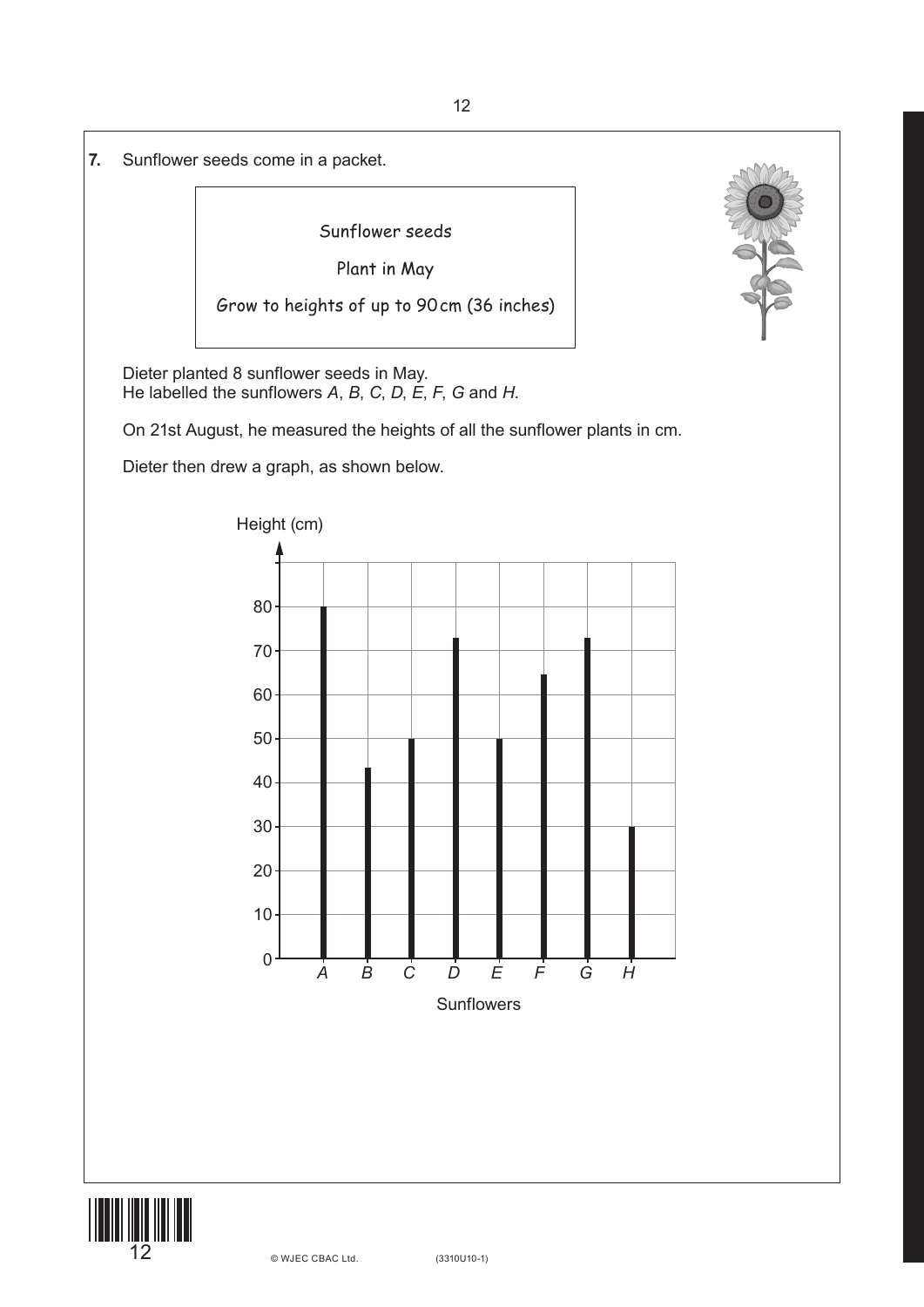|     | (i)  | sunflower?     | Circle your answer.                                                               |                                                                                                                                                                                                                                         |               | What fraction of the height of the tallest sunflower is the height of the shortest | $[1]$ |
|-----|------|----------------|-----------------------------------------------------------------------------------|-----------------------------------------------------------------------------------------------------------------------------------------------------------------------------------------------------------------------------------------|---------------|------------------------------------------------------------------------------------|-------|
|     |      | $\frac{3}{10}$ | $rac{3}{7}$                                                                       | $\frac{3}{5}$                                                                                                                                                                                                                           | $\frac{3}{8}$ | $\frac{3}{80}$                                                                     |       |
|     | (ii) |                | Circle your answer.                                                               | number of sunflowers with heights greater than 55 cm?                                                                                                                                                                                   |               | What is the ratio of the number of sunflowers with heights less than 55cm to the   | $[1]$ |
|     |      | 5:3            | 3:5                                                                               | 1:3                                                                                                                                                                                                                                     | 3:1           | 1:1                                                                                |       |
|     |      |                |                                                                                   | Dieter's friend, Glyn, also planted sunflower seeds.<br>Glyn's tallest sunflower grew to a height of 24 inches.<br>Is this taller or shorter than Dieter's tallest sunflower?<br>You must show all your working to support your answer. |               |                                                                                    | $[2]$ |
|     |      |                | Taller than Dieter's tallest sunflower<br>Shorter than Dieter's tallest sunflower |                                                                                                                                                                                                                                         |               |                                                                                    |       |
| (b) |      |                |                                                                                   |                                                                                                                                                                                                                                         |               |                                                                                    |       |
|     |      |                |                                                                                   |                                                                                                                                                                                                                                         |               |                                                                                    |       |
|     |      |                |                                                                                   |                                                                                                                                                                                                                                         |               |                                                                                    |       |

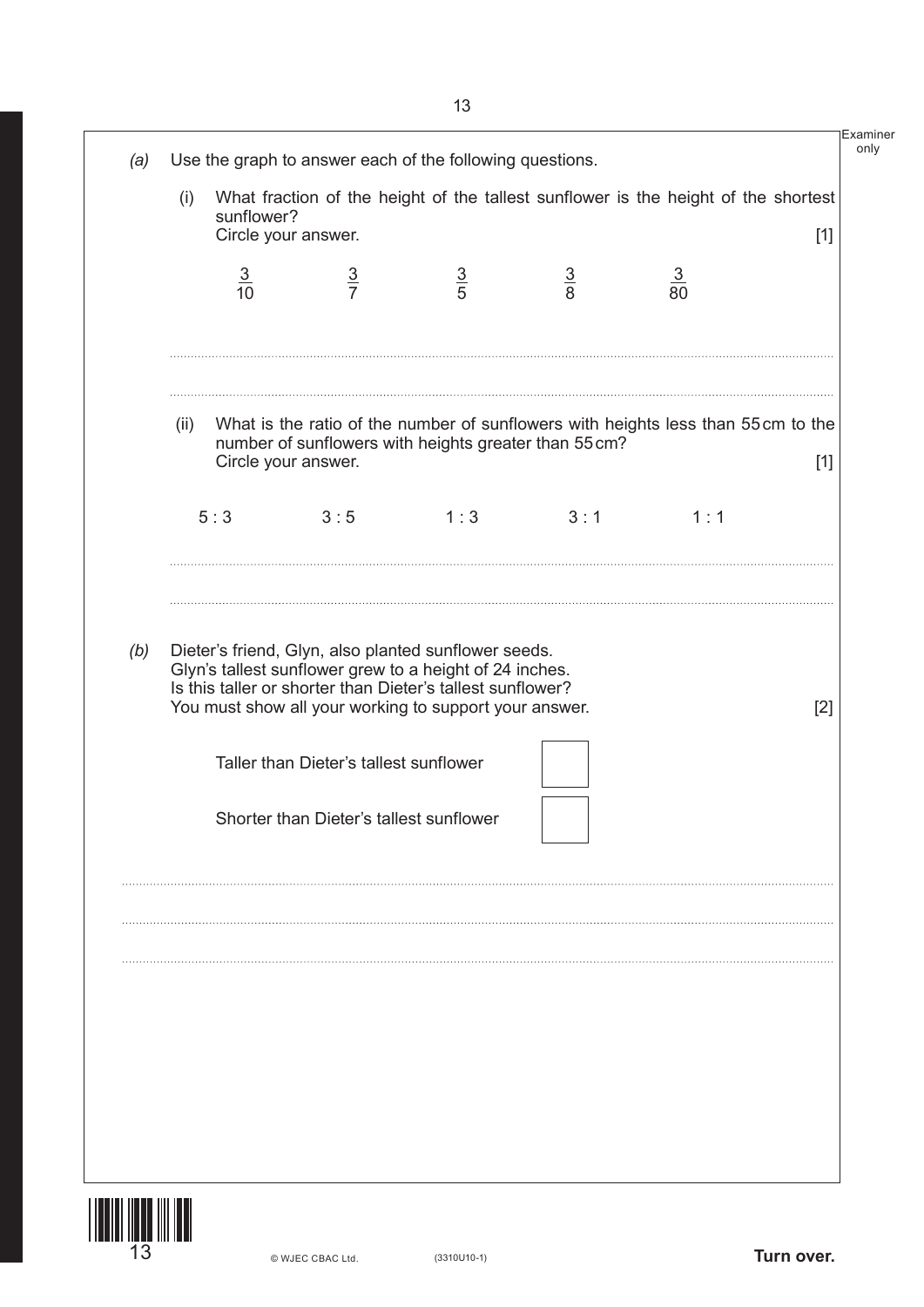|     |           | 8. Aled and Gareth went on holiday to France.                          |       |
|-----|-----------|------------------------------------------------------------------------|-------|
| (a) |           | The total cost of the holiday was £660.                                |       |
|     | $\bullet$ | Aled's mother paid $\frac{1}{3}$ of the total cost.                    |       |
|     | $\bullet$ | Aled and Gareth shared the remaining cost in the ratio 1 : 9.          |       |
|     | (i)       | Calculate how much each person paid towards the cost of the holiday.   | $[4]$ |
|     |           |                                                                        |       |
|     |           |                                                                        |       |
|     |           |                                                                        |       |
|     |           |                                                                        |       |
|     |           |                                                                        |       |
|     |           |                                                                        |       |
|     |           |                                                                        |       |
|     | (ii)      | Explain how you could use your answers to check that they are correct. | $[1]$ |
|     |           |                                                                        |       |
|     |           |                                                                        |       |
|     |           |                                                                        |       |
|     |           |                                                                        |       |
|     |           |                                                                        |       |
|     |           |                                                                        |       |
|     |           |                                                                        |       |
|     |           |                                                                        |       |

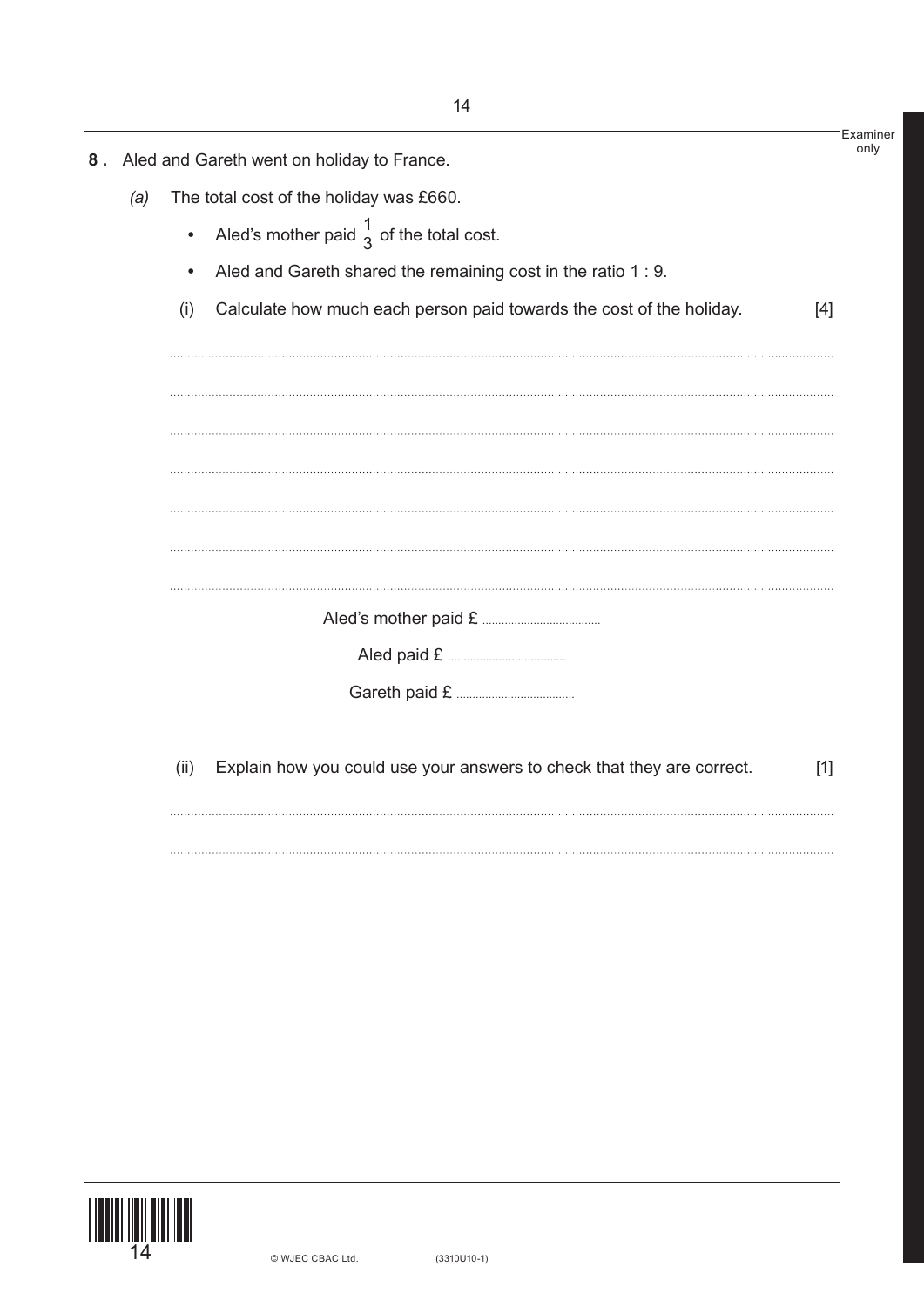|      | From the following list of items, which two items did Gareth remove?<br>You must show all your working. |        |             |      | $[3]$ |
|------|---------------------------------------------------------------------------------------------------------|--------|-------------|------|-------|
| Coat | Headphones                                                                                              | Jumper | <b>Book</b> | Hat  |       |
| 820g | 300g                                                                                                    | 320g   | 340g        | 200g |       |
|      |                                                                                                         |        |             |      |       |
|      |                                                                                                         |        |             |      |       |
|      |                                                                                                         |        |             |      |       |
|      |                                                                                                         |        |             |      |       |
|      |                                                                                                         |        |             |      |       |
|      |                                                                                                         |        |             |      |       |
|      |                                                                                                         |        |             |      |       |
|      |                                                                                                         |        |             |      |       |
|      |                                                                                                         |        |             |      |       |
|      |                                                                                                         |        |             |      |       |
|      |                                                                                                         |        |             |      |       |
|      |                                                                                                         |        |             |      |       |
|      |                                                                                                         |        |             |      |       |
|      |                                                                                                         |        |             |      |       |
|      |                                                                                                         |        |             |      |       |
|      |                                                                                                         |        |             |      |       |
|      |                                                                                                         |        |             |      |       |

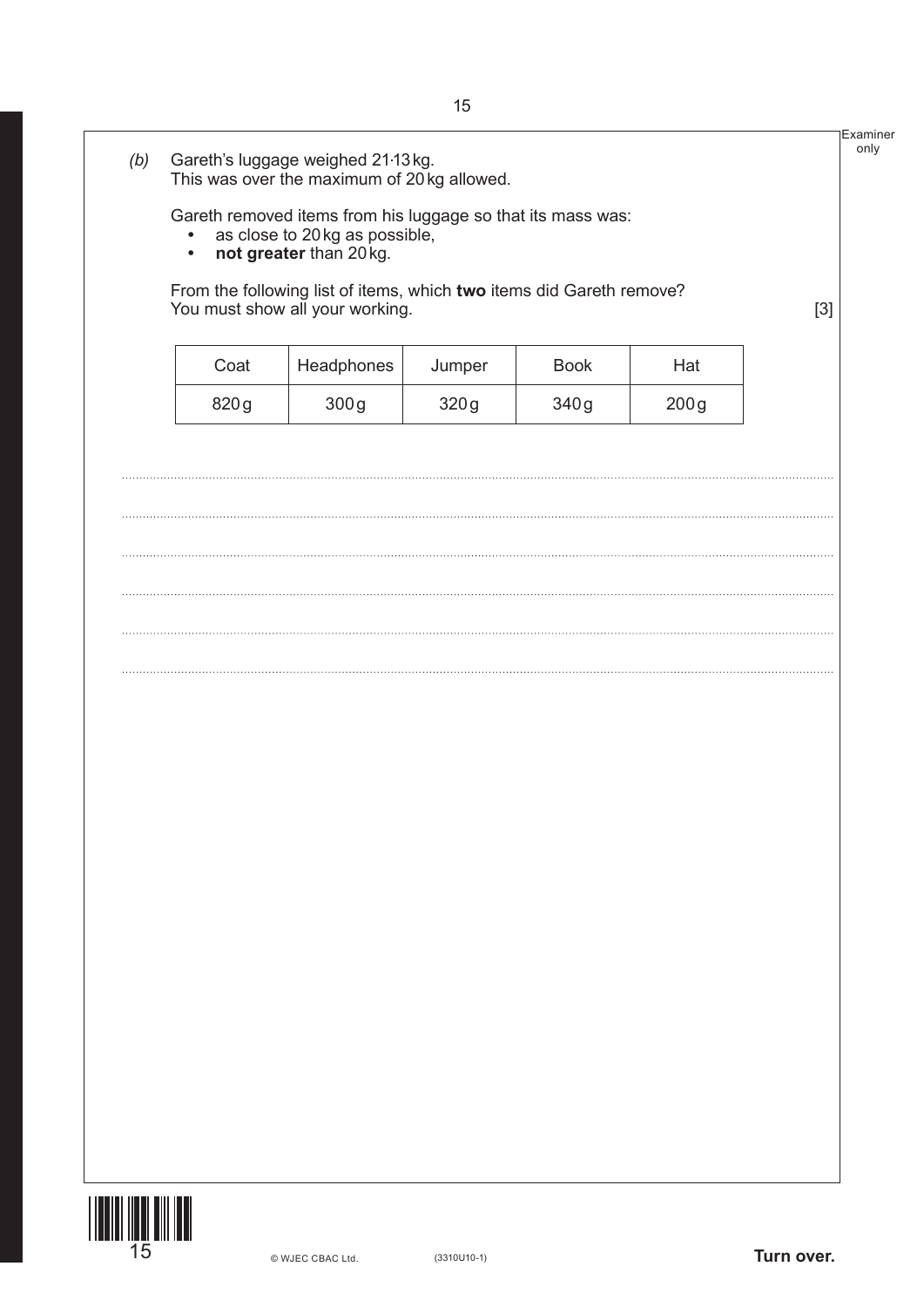

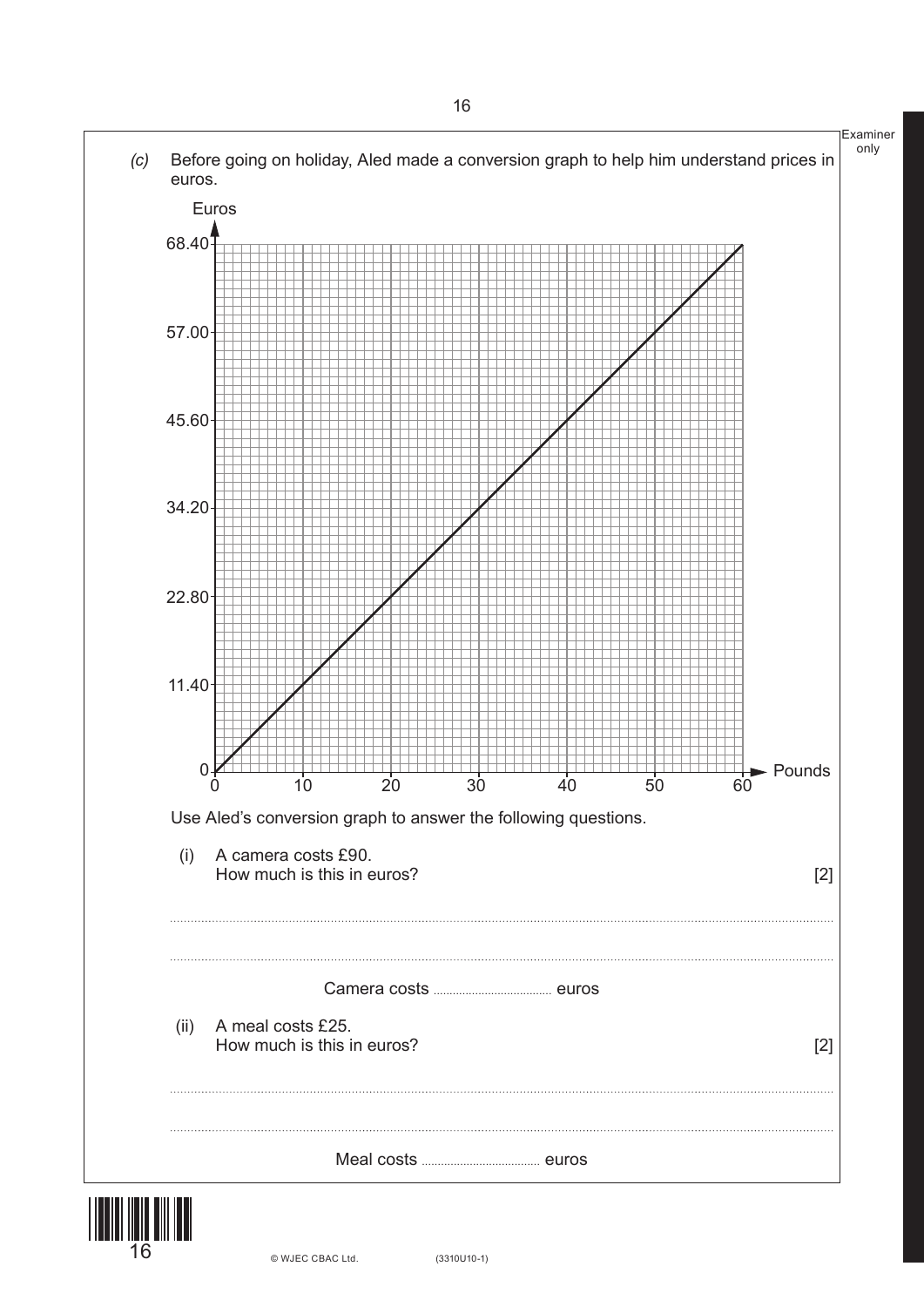



(3310U10-1) **Turn over.**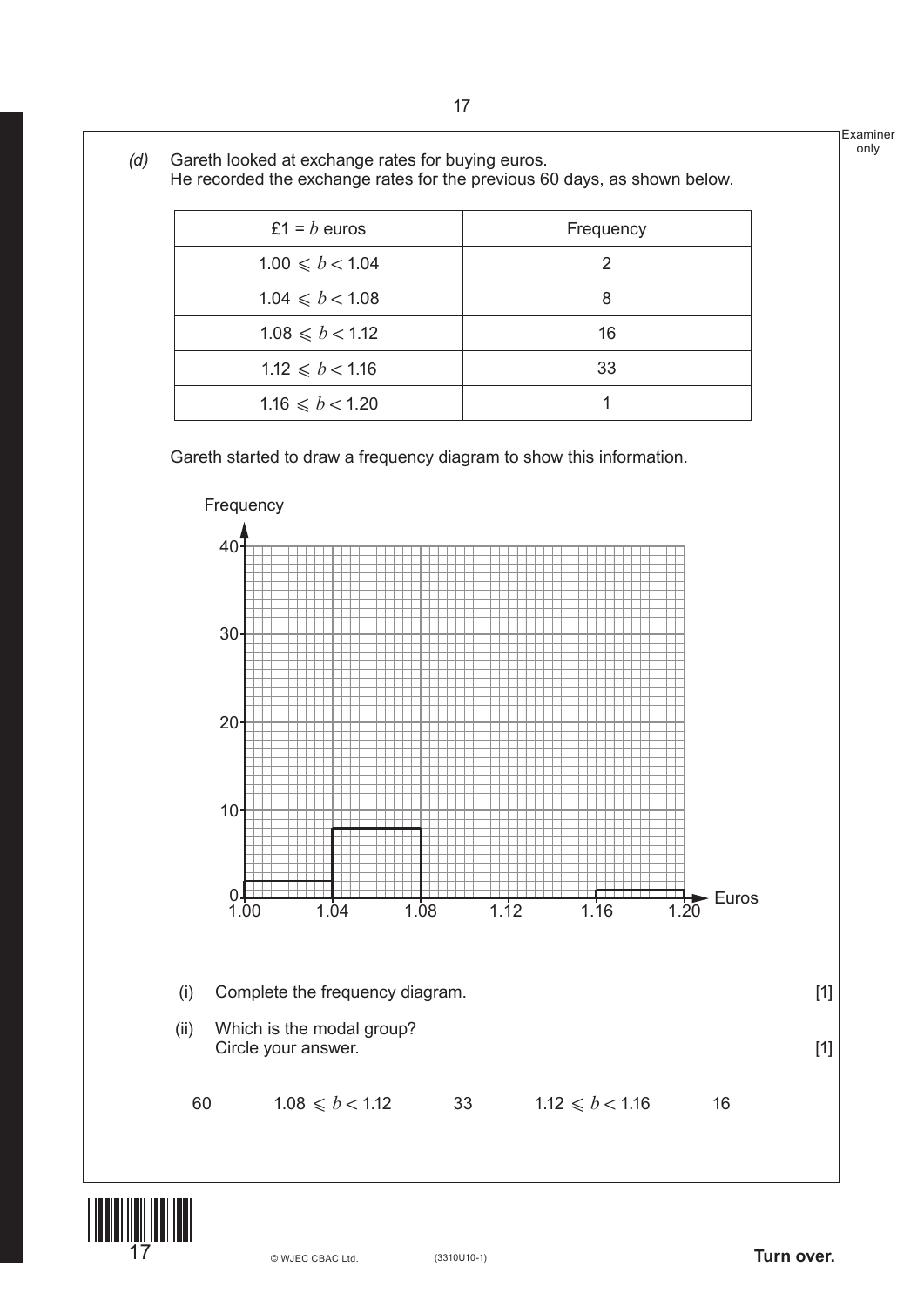



18 (3310U10-1) © WJEC CBAC Ltd.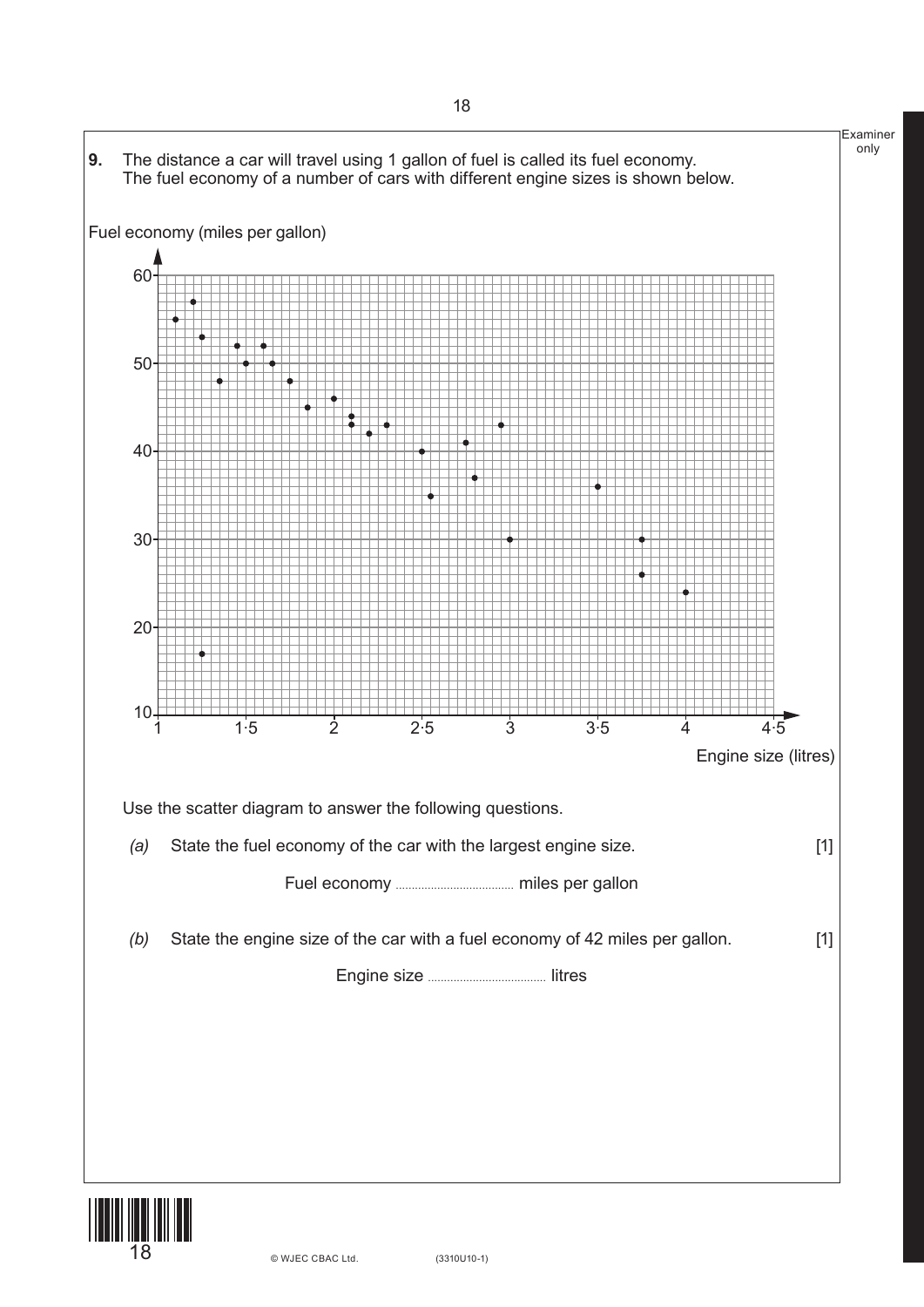|     | (i)  | Calculate the mean fuel economy of the 5 cars with the smallest engine sizes. [3]                                    |  |
|-----|------|----------------------------------------------------------------------------------------------------------------------|--|
|     |      |                                                                                                                      |  |
|     |      |                                                                                                                      |  |
|     |      |                                                                                                                      |  |
|     |      |                                                                                                                      |  |
|     |      |                                                                                                                      |  |
|     |      |                                                                                                                      |  |
|     | (ii) | Why is this not a suitable average for cars with engine sizes of less than 1.5 litres?<br>$[1]$                      |  |
|     |      |                                                                                                                      |  |
|     |      |                                                                                                                      |  |
|     |      |                                                                                                                      |  |
| (d) |      | Draw, by eye, a line of best fit on the scatter diagram.<br>$[1]$                                                    |  |
|     |      | Siân says,                                                                                                           |  |
| (e) |      |                                                                                                                      |  |
|     |      | The scatter diagram is more reliable to estimate the fuel economy<br>of cars with engine sizes less than 2.5 litres. |  |
|     |      | Do you think Siân is correct?                                                                                        |  |
|     |      | Don't Know<br>Yes<br><b>No</b>                                                                                       |  |
|     |      | You must give a reason for your answer.<br>$[1]$                                                                     |  |
|     |      |                                                                                                                      |  |

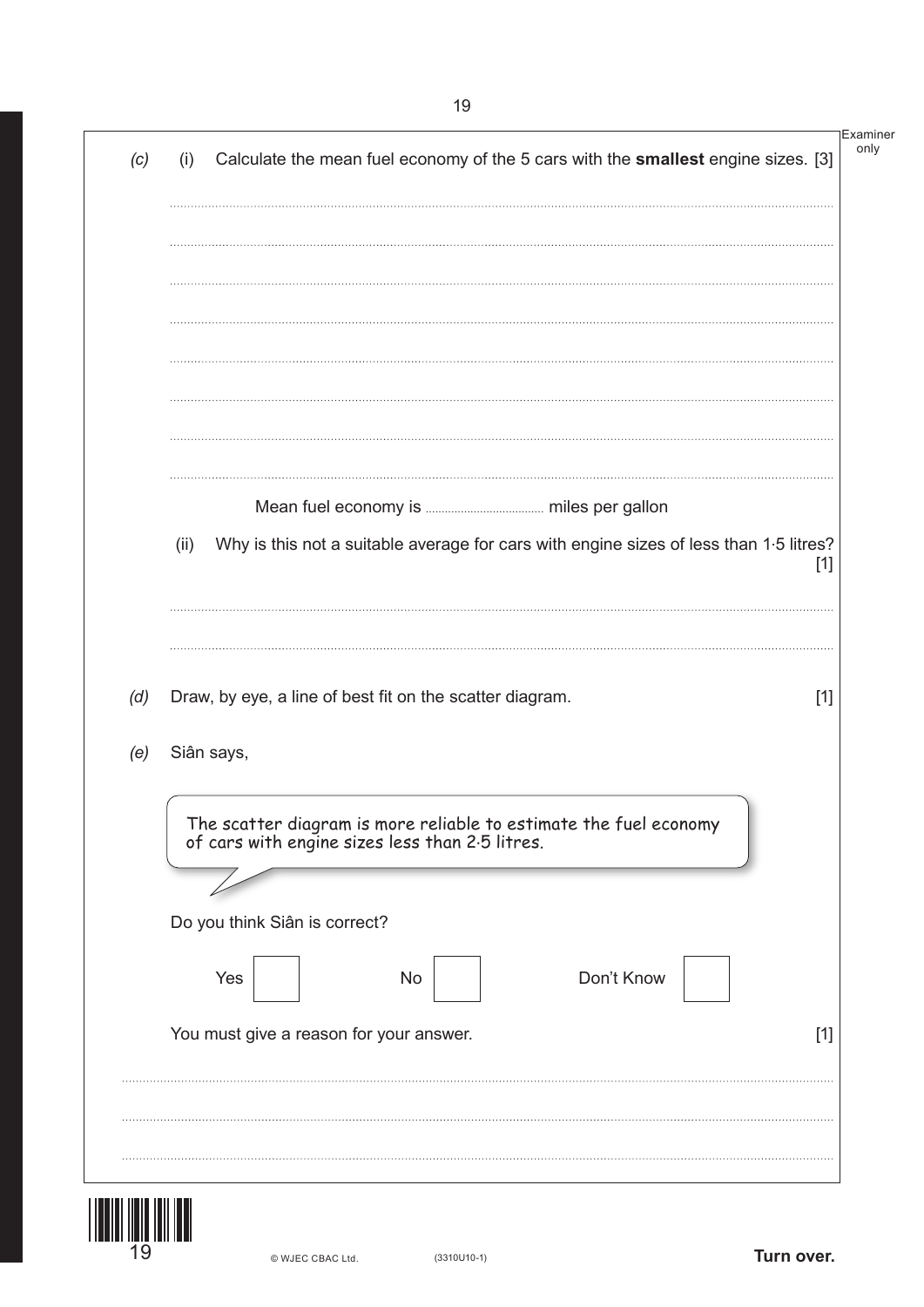



#### **END OF PAPER**

20 © WJEC CBAC Ltd. (3310U10-1)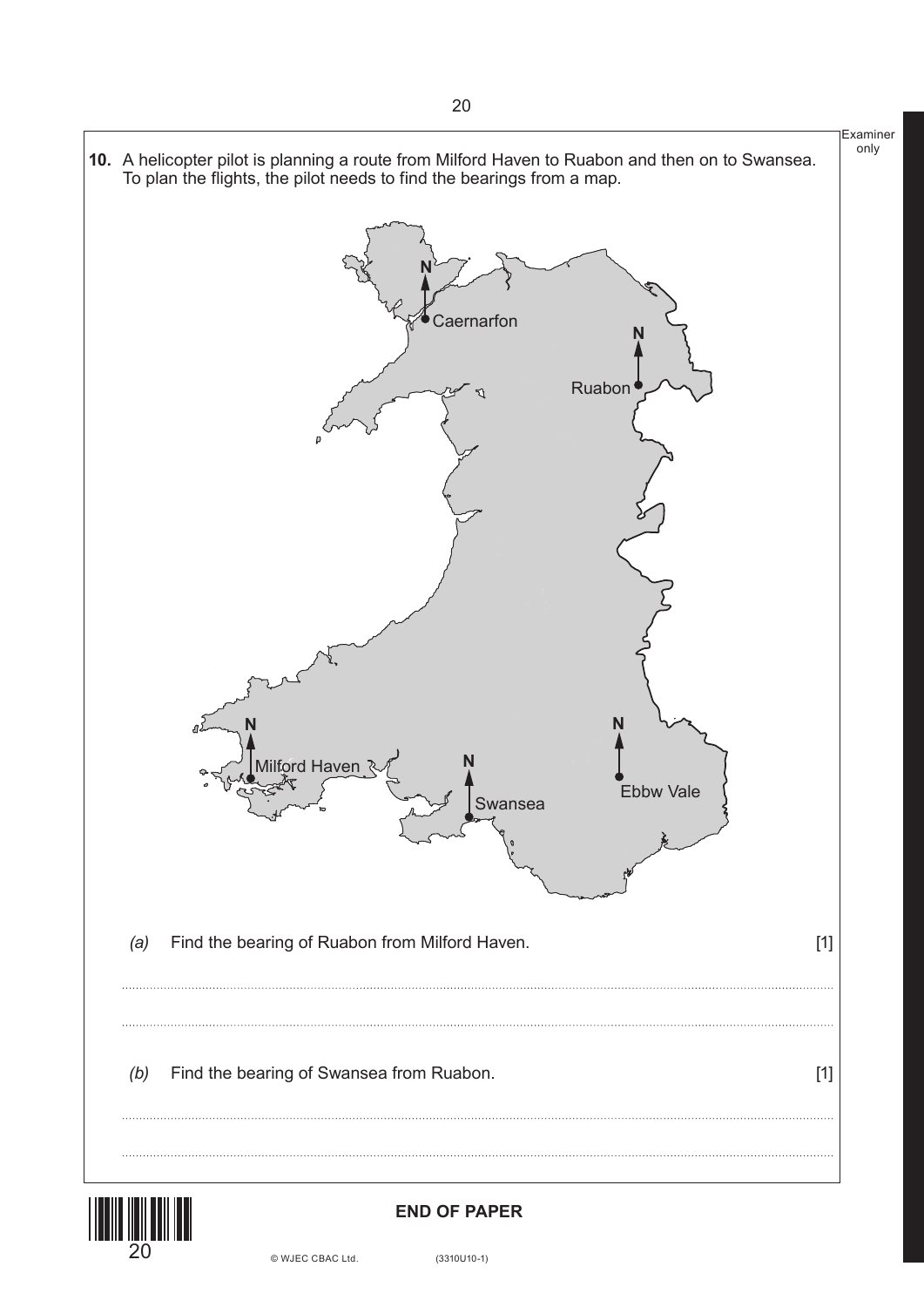# **BLANK PAGE**

21

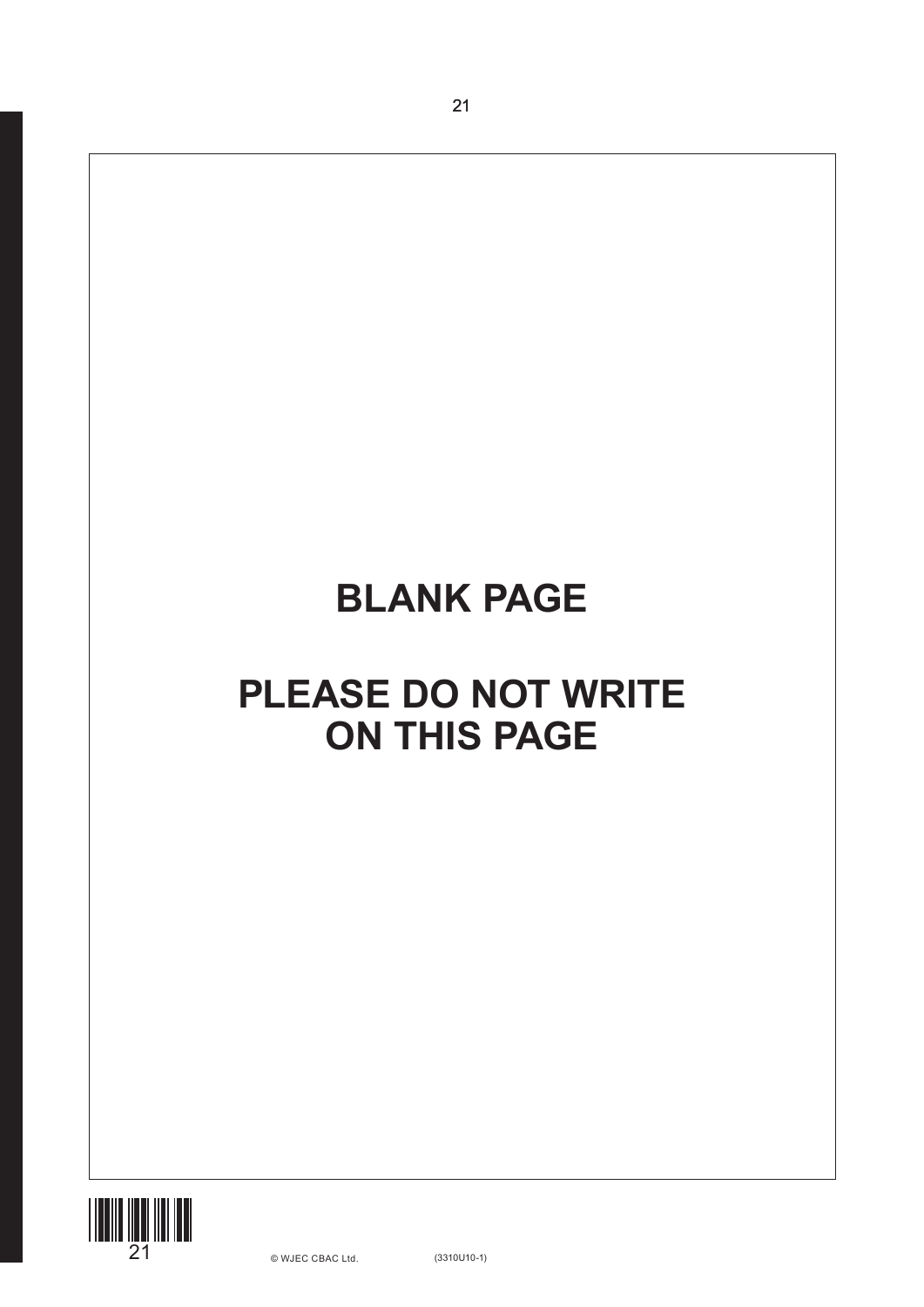| Question<br>number | Additional page, if required.<br>Write the question number(s) in the left-hand margin. | Examiner<br>only |
|--------------------|----------------------------------------------------------------------------------------|------------------|
|                    |                                                                                        |                  |
|                    |                                                                                        |                  |
|                    |                                                                                        |                  |
|                    |                                                                                        |                  |
|                    |                                                                                        |                  |
|                    |                                                                                        |                  |
|                    |                                                                                        |                  |
|                    |                                                                                        |                  |
|                    |                                                                                        |                  |
|                    |                                                                                        |                  |
|                    |                                                                                        |                  |
|                    |                                                                                        |                  |
|                    |                                                                                        |                  |
|                    |                                                                                        |                  |
|                    |                                                                                        |                  |
|                    |                                                                                        |                  |
|                    |                                                                                        |                  |
|                    |                                                                                        |                  |
|                    |                                                                                        |                  |
|                    |                                                                                        |                  |
|                    |                                                                                        |                  |
|                    |                                                                                        |                  |
|                    |                                                                                        |                  |
|                    | .                                                                                      |                  |
|                    |                                                                                        |                  |
|                    |                                                                                        |                  |
|                    |                                                                                        |                  |
|                    |                                                                                        |                  |
|                    |                                                                                        |                  |
|                    |                                                                                        |                  |

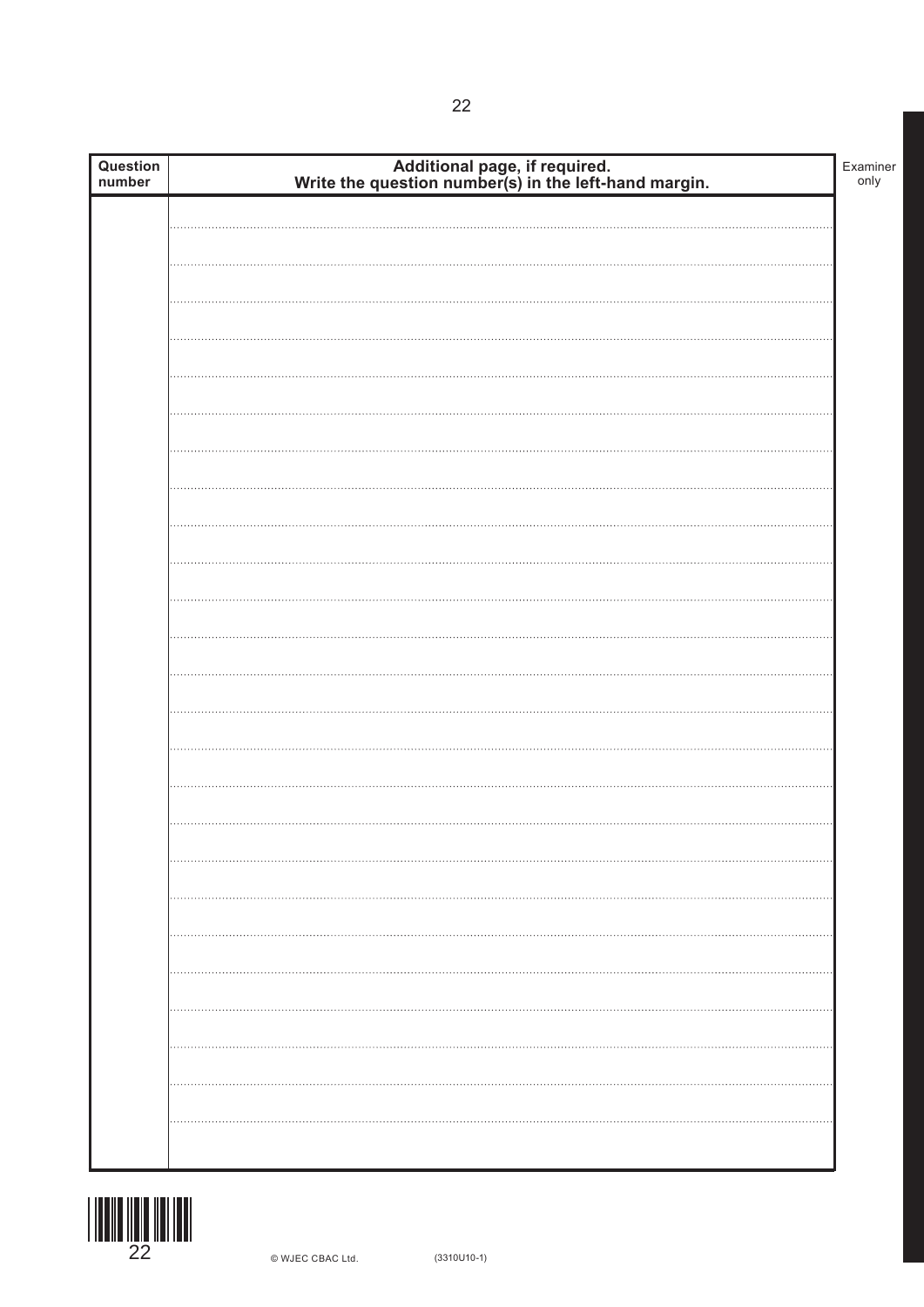# **BLANK PAGE**

23